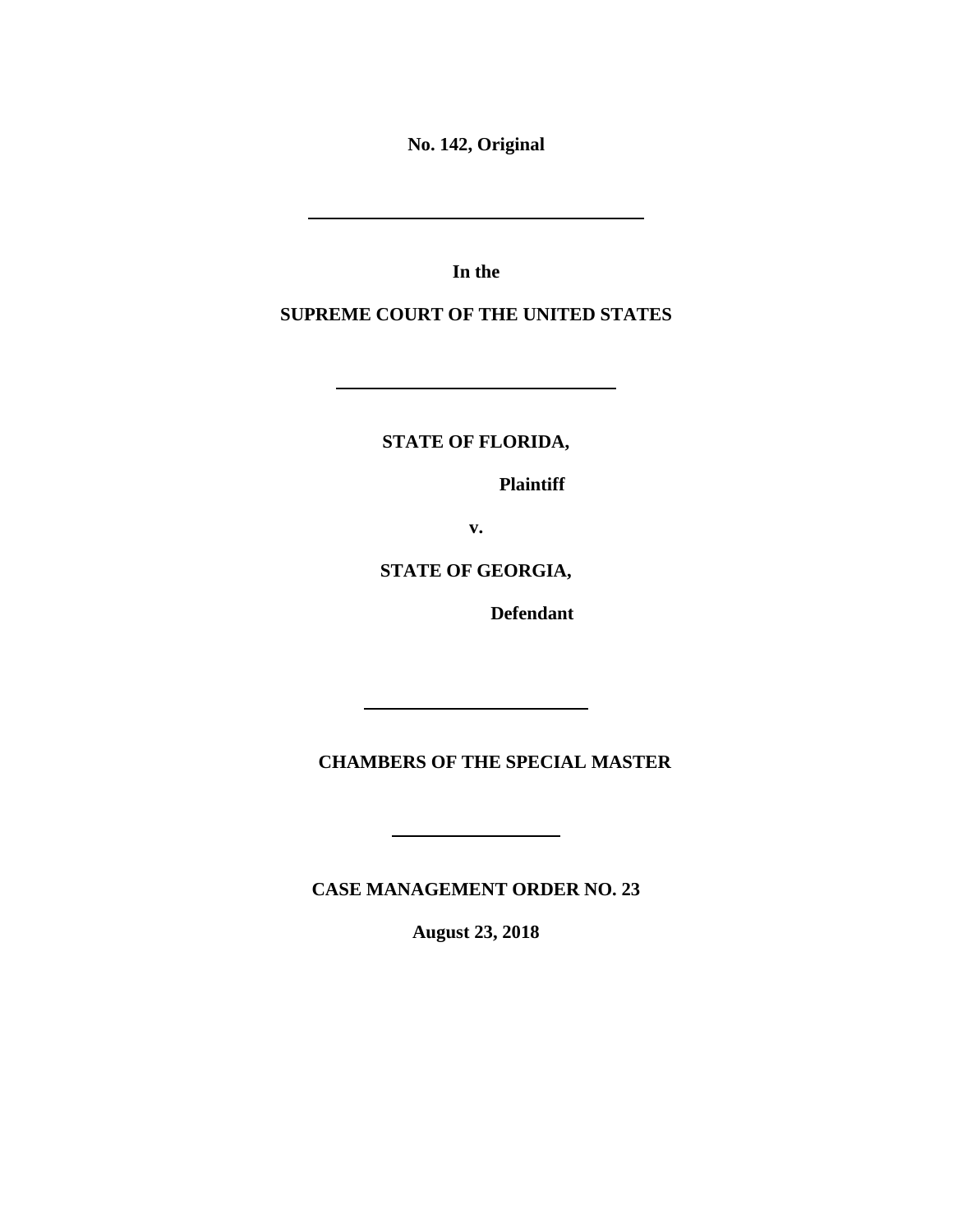## **CASE MANAGEMENT ORDER NO. 23**

This case was remanded for further proceedings consistent with the Supreme Court's opinion in *Florida v. Georgia*, No. 142, Orig., 138 S. Ct. 2502, 2527 (June 27, 2018). The undersigned was appointed Special Master "with authority to fix the time and conditions for the filing of additional pleadings, to direct subsequent proceedings, to summon witnesses, to issue subpoenas, and to take such evidence as may be introduced and such as he may deem it necessary to call for" and to submit appropriate reports. *Florida v. Georgia*, No. 142, Orig., 2018 WL 3765202 (Aug. 9, 2018).

For the purposes of the remand proceedings, IT IS HEREBY ORDERED THAT:

1. All prior Case Management Orders remain in full force and effect, unless and until modified by the Special Master.

2. The final sentence of Section 17 of the Case Management Plan dated Dec. 3, 2014, is amended to read: "All publicly available materials filed or issued in PDF form will be available through a forthcoming link maintained on the website of the United States Court of Appeals for the Tenth Circuit, at [www.ca10.uscourts.gov.](http://www.ca10.uscourts.gov/)"

3. The parties shall promptly meet and confer and submit to the Special Master a Distribution List containing information for all individuals to be served with pleadings, papers, and documents. The new Distribution List shall update as necessary the Distribution List set forth in Case Management Order No. 16, dated March 15, 2016.

4. The parties shall meet and confer by September 18, 2018, as to the following questions:

a. Whether the existing record is sufficient to resolve this case as to the merits of each issue identified by the Supreme Court upon remand;

2